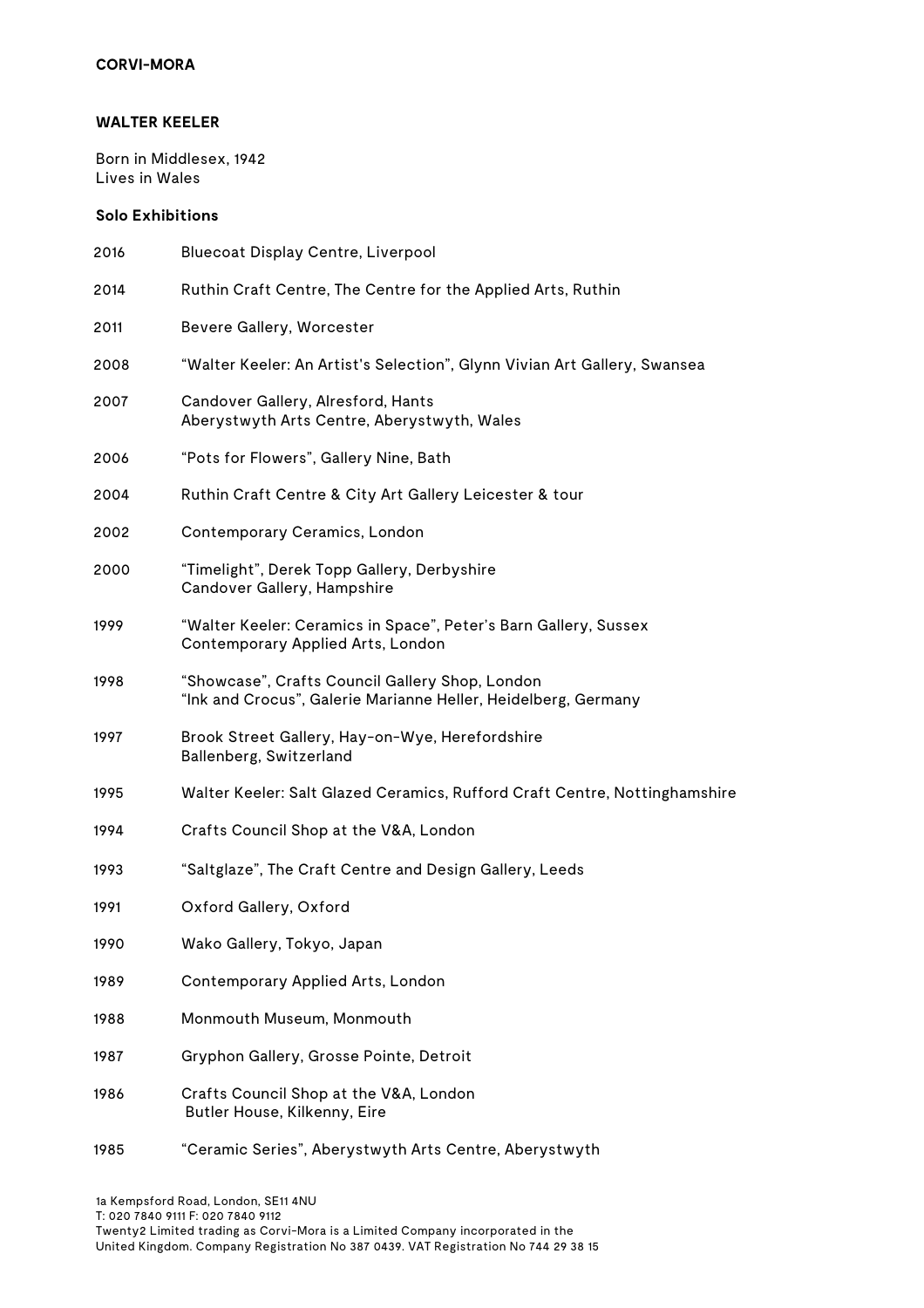- 1983 "Showcase", National Museum of Wales
- 1982 Craftsman Potter Shop, London
- 1980 "Saltglazed Stoneware", Century Galleries, Henley-on-Thames
- 1972 Scopas Gallery, Henley-on-Thames

#### **Two Person Exhibitions**

2018 "Flora", Dorota Jurczak & Walter Keeler, Corvi-Mora, London

### **Selected Group Exhibitions**

| 2014 | "Vivarium", Corvi-Mora, London                                                                                                                                                                                                                                                 |
|------|--------------------------------------------------------------------------------------------------------------------------------------------------------------------------------------------------------------------------------------------------------------------------------|
| 2013 | Covi-Mora, London                                                                                                                                                                                                                                                              |
| 2012 | Adrian Sassoon, Art Antiques London, Kensington Gardens, London                                                                                                                                                                                                                |
| 2011 | Adrian Sassoon, Art Antiques London, Kensington Gardens, London                                                                                                                                                                                                                |
| 2010 | Adrian Sassoon, London Art Fair, Business Design Centre, London                                                                                                                                                                                                                |
| 2009 | "Inspired by The Wallace Collection", The International Ceramics Fair<br>&Seminar, London<br>"Welsh Table", The Ruthin Craft Centre Galleries, Ruthin<br>"Age of Experience", The Ruthin Craft Centre Galleries, Ruthin                                                        |
| 2008 | "Walter Keeler & Takashi Yasuda", Gallery at Bevere, Worcester<br>Adrian Sassoon, International Ceramics Fair & Seminar, London<br>"Walter Keeler, An Artist's Selection", Glyn Vivian Art Gallery, Swansea<br>Adrian Sassoon, London Art Fair, Business Design Centre, London |
| 2007 | Adrian Sassoon, International Ceramics Fair & Seminar, London<br>Adrian Sassoon, London Art Fair, Business Design Centre, London                                                                                                                                               |
| 2006 | Adrian Sassoon, International Ceramics Fair & Seminar, London<br>Adrian Sassoon, London Art Fair, Business Design Centre, London<br>"To Hold", Farmleigh Gallery, Dublin, Eire                                                                                                 |
| 2005 | Adrian Sassoon, International Ceramics Fair & Seminar, London<br>Functional Form Now, Galerie Besson, London<br>Adrian Sassoon, London Art Fair, Business Design Centre, London<br>Table Manners, Crafts Council Gallery, London & tour                                        |
| 2003 | "Modern Ceramic Art from an International Perspective", Museum of Modern Art,<br>Gifu, Japan<br>Adrian Sassoon, International Ceramics Fair & Seminar, London<br>Adrian Sassoon, ART2003, Business Design Centre, London                                                       |
| 2002 | Adrian Sassoon, ART2002, Business Design Centre, London<br>"Walter Keeler and Colin Pearson", Centrum Goed Werk, Sulte, Belgium                                                                                                                                                |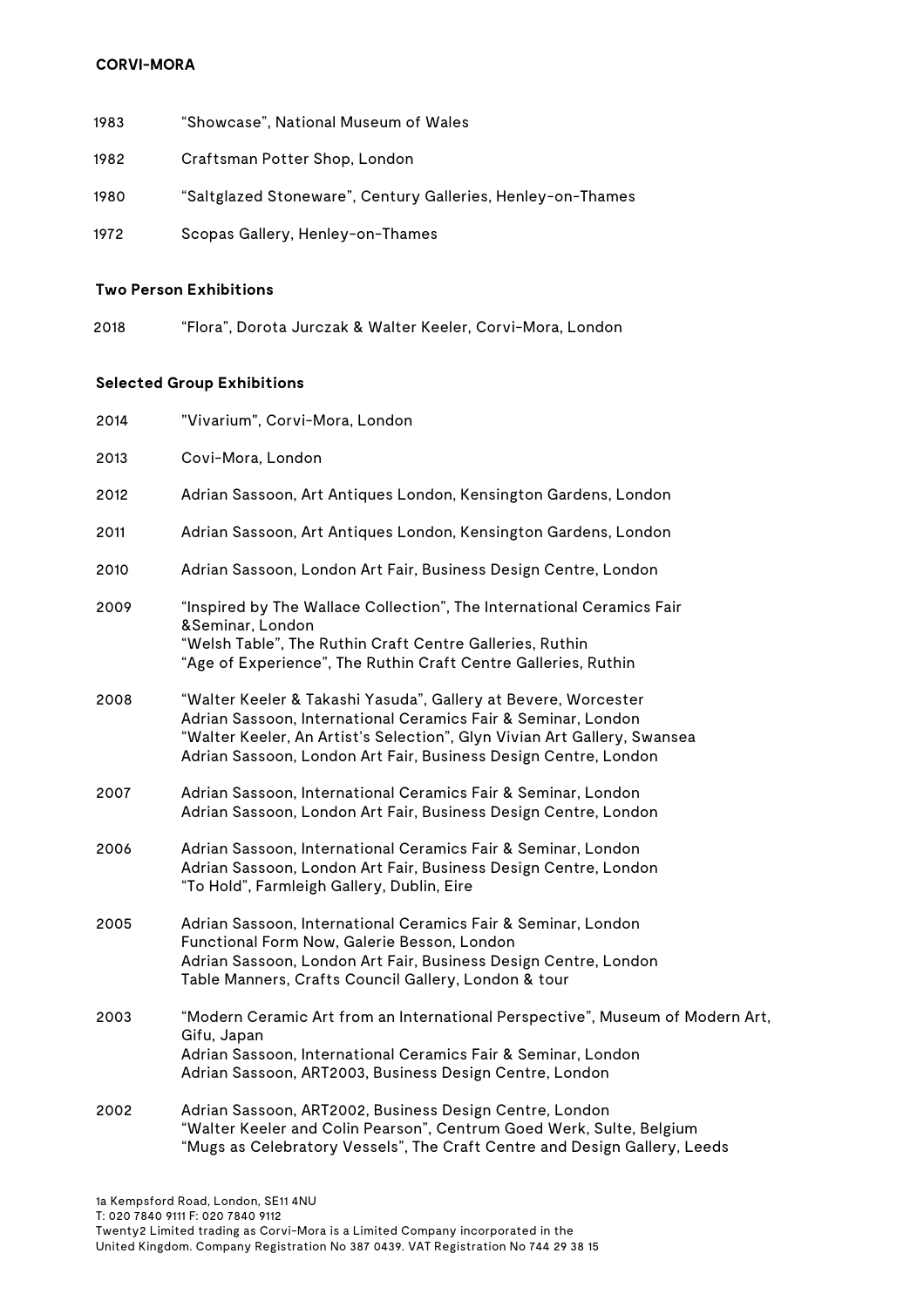| 2001 | "Jerwood Shortlist Exhibition", Crafts Council, London & Tour<br>Contemporary Applied Art, Sotheby's, London<br>Adrian Sassoon, ART2001, Business Design Centre, London<br>"Feats of Clay", Victoria and Albert Museum, London                                                                                                                                                                                                                                                                                                                                                                                                                                                                                                                                                                                                                                       |
|------|----------------------------------------------------------------------------------------------------------------------------------------------------------------------------------------------------------------------------------------------------------------------------------------------------------------------------------------------------------------------------------------------------------------------------------------------------------------------------------------------------------------------------------------------------------------------------------------------------------------------------------------------------------------------------------------------------------------------------------------------------------------------------------------------------------------------------------------------------------------------|
| 2000 | Adrian Sassoon, ART2000, Business Design Centre, London<br>"Three Decades: Objects selected from the Crafts Council Collection 1972-11999",<br>London, Middlesborough, Bexhill-on-Sea, Swansea<br>Adrian Sassoon, The Fine Art and Antiques Fair, Olympia, London<br>"Firing Imagination", Brazil. The British Council (catalogue)<br>Mashiko Sogo Gymnasium, Mashiko, Hagg-Gun, Tochigi-Ken, Japan<br>"British Ceramics 2000.dk", Keramikmuseet, Grimmerhus, Denmark<br>"Crosscurrents", Freehand, Los Angeles, USA<br>"Walter Keeler and Michael Casson", Worksop Gallery, Chepstow                                                                                                                                                                                                                                                                                |
| 1999 | Adrian Sassoon, ART99, Business Design Centre, London<br>"(Un)Limited", Crafts Council Gallery, London<br>Adrian Sassoon, The Fine Art and Antiques Fair, Olympia, London<br>"Connections", Rufford Craft Centre, Nottinghamshire<br>"Salt and Soda", The City Gallery, Leicester<br>"Harrow: The First Decade 1963-74", the staff, Alpha House, Sherbourne<br>"The Cat Scratched Little Johnny", Aberystwyth Arts Centre, Aberystwyth<br>Adrian Sassoon, The International Ceramics Fair and Seminar, London                                                                                                                                                                                                                                                                                                                                                        |
| 1998 | "Contemporary Pots", Contemporary Applied Arts, London<br>Adrian Sassoon, The International Ceramics Fair and Seminar, London<br>"Meltdown: works inspired by the silver and ceramics collections of the Victoria<br>and Albert Museum", V&A, London<br>"Table of Delights", The Scottish Gallery, Edinburgh<br>Adrian Sassoon, The Fine Art and Antiques Fair, Olympia, London<br>Adrian Sassoon, ART98, Business Design Centre, London<br>"Meltdown", Victoria and Albert Museum, London<br>Contemporary Decorative Arts, Sotheby's, London<br>"Made in Clay", Greenwich House Pottery, New York, USA<br>"Six Ceramicists from Wales", Welsh Arts Council exhibition at Ceramics Art &<br>Perception Gallery, Sydney, Australia<br>"Cool Clay", Rufford Craft Centre, Nottinghamshire<br>"Three Potters from the Past", The Craft Centre and Design Gallery, Leeds |
| 1997 | Adrian Sassoon, ART97, Business Design Centre, London<br>British Ceramics & Glass Works Gallery, Philadelphia, USA<br>"Song in Salt: Visions and Traditions", New Lines in British Saltglaze, Princessehof<br>Ketamiekmueum, Leeuwarden, Netherlands<br>"Saltglaze", City Gallery, Leicester<br>Adrian Sassoon, The International Ceramics Fair and Seminar, London                                                                                                                                                                                                                                                                                                                                                                                                                                                                                                  |
| 1996 | "Soft Hard Hot Contemporary Ceramics", Ljubljana, Slovenia<br>"Fired with Enthusiasm", Aberdeen Art Gallery, Aberdeen<br>"Objects of Our Time", Crafts Council, London & tour Belfast, Edinburgh, Swansea,<br>Manchester, American Craft Museum, New York, USA<br>"William Morris Revisited: Questioning the Legacy", Whitworth Art<br>Gallery, Manchester, touring- Crafts Council Gallery, London, Birmingham City<br>Museum and Art Gallery<br>"British Saltglaze", Keramik Galerie Hilde Holstein, Bremen, Germany<br>"What's Brewing?", Art Commissions Gallery, London<br>"Fired with Enthusiasm", Aberdeen Art Gallery, Aberdeen<br>"Salt and Soda", Contemporary Ceramics, London                                                                                                                                                                            |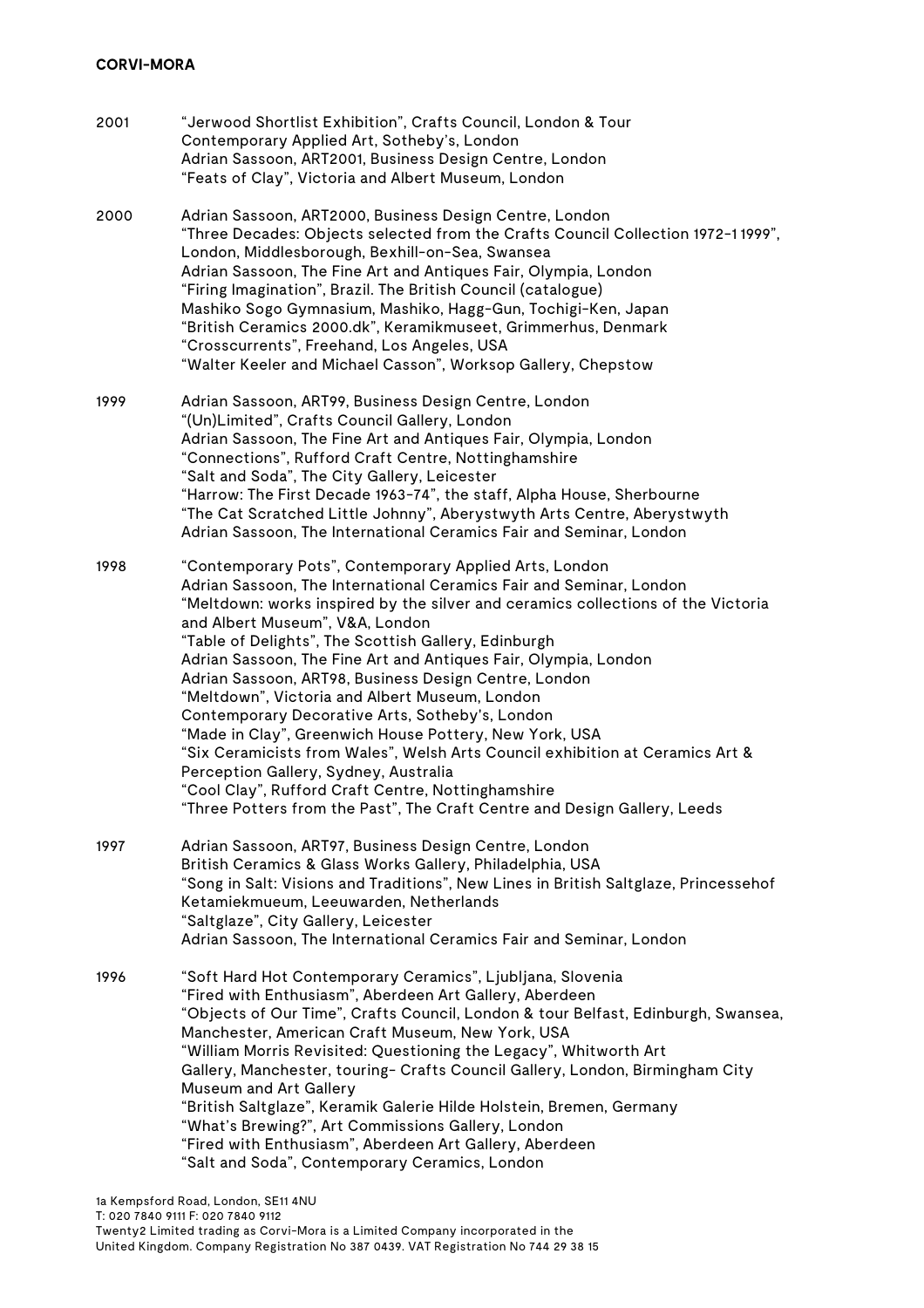"Saltglaze Ceramics: An International Perspective", Galerie B15, Munich "Ceramists of Fame and Promise", The Orangery, London

- 1995 "Teapotmania", Norwich Castle Museum & tour Manor House Museum, Bury St. Edmunds, Towneley Hall Art Gallery and Museums, Burnley, Callendar House, Falkirk, Paisley Museum & Art Gallery, Sunderland Museum and Art Gallery, Hove Museum and Art Gallery, York City Art Gallery, Shire Hall Gallery, Stafford, Swansea Museum, Royal Cornwall Museum, Truro "Saltglaze", The Scottish Gallery, Edinburgh "Biennale International d'Art Ceramique", Jodoigne, France Crafts Potters Association exhibition, Athens "Walter Keeler with Lisbeth Holst Jensen", Galerie Norby, Copenhagen, Denmark
- 1994 "Teapots", Crafts Council, London "New Craft Forms", Lillehammer, Norway "Something to Put Flowers In", Gibbs Gallery, Canterbury "Pots for Food", Manchester Craft Centre "Studio Ceramics '94", Victoria and Albert Museum, London Bettles Gallery, Ringwood, Hampshire Candover Gallery, Alresford, Hampshire
- 1993 "The Framed Teapot", Pro-Art, St. Louis, MO, USA "25th Anniversary", Oxford Gallery, Oxford Gestaltendes Handwerk - Visuelle Spiele, International Trade Fair, Munich, Germany Juliet Gould Gallery, Fowery, Cornwall Form and Function, Contemporary Applied Arts, London Contemporary British Ceramics, King Alfred's College, Winchester Walter Keeler, Craft and Design Gallery, Leeds Maveety Gallery, Salishan, Oregon, USA Gallery Desko, Disempel Kortemark Co., Belgium "High Table", UK touring exhibition "Clay in Hand", Portcullis, Gateshead "Teapot", The Works Gallery, Philadelphia
- 1992 "More Tea Anyone?, Gibbs Gallery, Canterbury "European Potters Festival", Clayesmore School, Dorset "Having it Made", Oriel, Cardiff "International Invitational Exhibition of Ceramic Art", National Museum of History, Taipei "British Art in Holland", Galerie Amphora, Oosterbeek, Holland "25 Years in Covent Garden", Contemporary Applied Arts, London "The Expressive Teapot", Swidler Gallery, Detroit Terrace Gallery, Worthing "50:50", Collection Gallery, Ledbury, Herefordshire "Light", Bettles Gallery, Ledbury "British & Dutch Ceramics", Rufford Craft Centre, Nottinghamshire
- 1991 "In the Eye of the Beholder", Prema Arts Centre, Gloucestershire "Walter Keeler and Takeshi Yasuda", Cleveland Crafts Centre, Middlesbrough "101 Jugs", Candover Gallery, Alresford "Fourteen British Potters", Galleria Il Giardino dell' Arte", Bologna "Colours of Earth: Twentieth Century British Ceramics", British Council Touring Exhibition to India "Beyond the Dovetail", Crafts Council, London "Ceramics from the 80's", The Bindliey Collection, Crossman Gallery, Whitewater, Wisconsin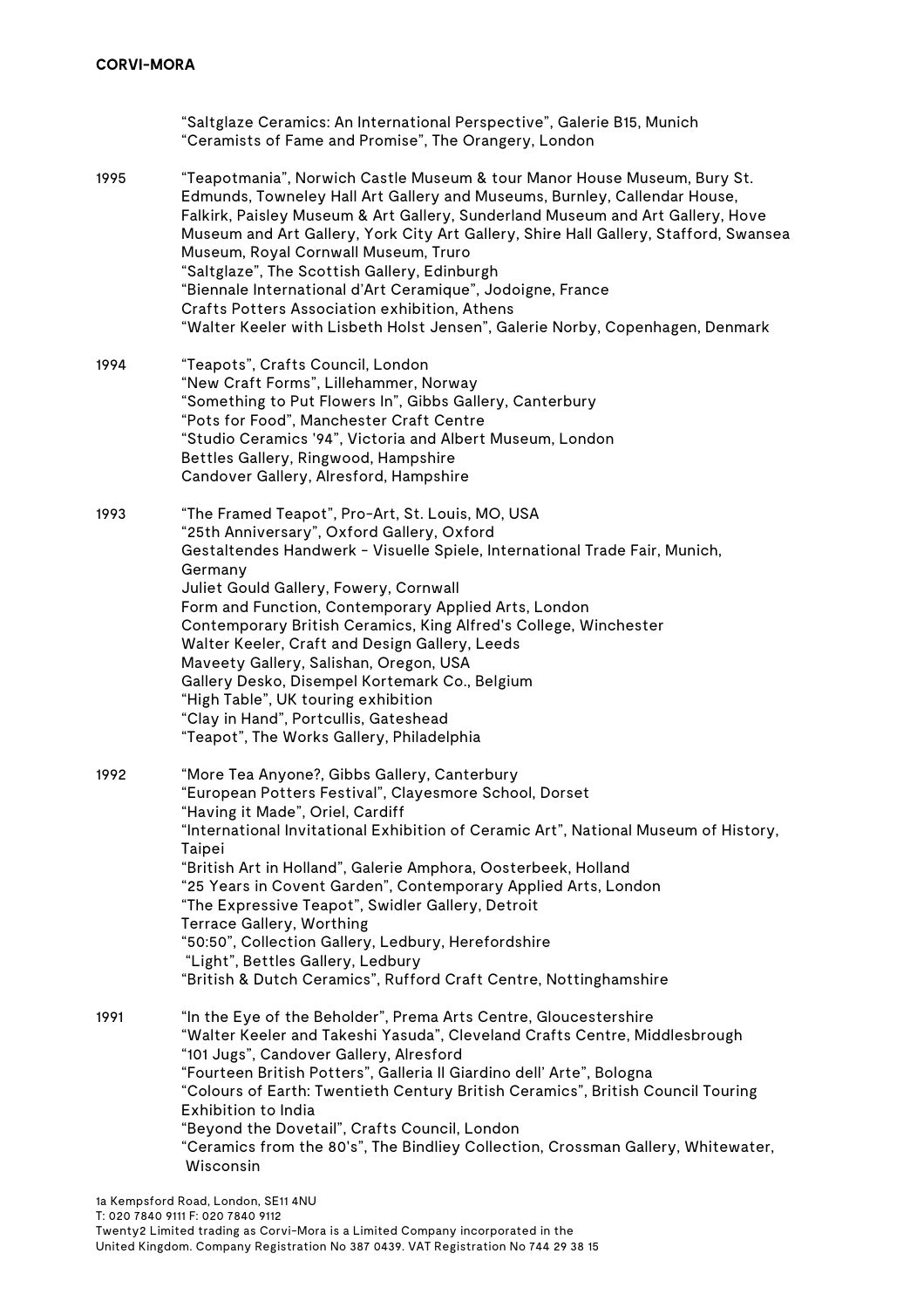| 1990 | "In The First Place: Work from Wales", Aberystwyth arts Centre<br>"Clay today: Contemporary Ceramists and their Work", Los Angeles County<br>Museum of Art, Los Angeles<br>"North of Watford Gap", Ruthin Craft Centre<br>"Ten Out of Ten", Collection Gallery, Ledbury<br>"Saltglazed and Smoke Fired", Bluecoat Display Centre, Liverpool                                                                                                                                                                                                                                                                                                                                                       |
|------|---------------------------------------------------------------------------------------------------------------------------------------------------------------------------------------------------------------------------------------------------------------------------------------------------------------------------------------------------------------------------------------------------------------------------------------------------------------------------------------------------------------------------------------------------------------------------------------------------------------------------------------------------------------------------------------------------|
| 1989 | "La Cinquiéme", Biennale de Ceramique Contemporaine de Chateauroux<br>Greenwich House Pottery, New York<br>"The Harrow Connection", Northern Centre for Contemporary Art, Sunderland<br>(touring)<br>"CPA", Porticus Porticus, Llandrindod Wells<br>"12 Studio Potters in Wales", Aberystwyth Arts Centre                                                                                                                                                                                                                                                                                                                                                                                         |
| 1988 | Work by Michael Casson and Walter Keeler, Stafford Art Gallery, Stafford<br>"Jugs and Mugs", Courtyard Gallery, Cheltenham                                                                                                                                                                                                                                                                                                                                                                                                                                                                                                                                                                        |
| 1987 | "Saltglazed Pottery", Nottingham Castle Museum, Nottingham<br>"Potters of England", Pewabic Society, Detroit<br>Michael Casson and Walter Keeler, Candover Gallery, Alresford<br>Judith Salomon and Walter Keeler, Garth Clark Gallery, New York<br>"The New Domestic Pottery", Contemporary Applied Arts, London<br>"Aus dem Salzbrand", Galerie der Kunsthandwerker, Hamburg<br>"Cloth. Clay. Wood" The British Council (touring)                                                                                                                                                                                                                                                               |
| 1986 | "Shape and Decoration", The Scottish Gallery, Edinburgh<br>"Rituals of Tea", Judd Street Gallery, London<br>"Potters 86", Craftsman Potters Shop, London<br>"Garth Clark International Salon", Smiths Gallery, London<br>British Studio Pottery crafts Council & The British Council, touring to Russia                                                                                                                                                                                                                                                                                                                                                                                           |
| 1985 | "Fast Forward: New Directions in British Ceramics", Institute of Contemporary Arts,<br>London<br>"British Ceramics Craft", Alliance Gallery, St Louis                                                                                                                                                                                                                                                                                                                                                                                                                                                                                                                                             |
| 1984 | "Three Generations of British Potters", Maya Behn Gallery, Zurich<br>"Tableware: New Domestics Pottery", Crafts Council, London<br>"Pots and Potters", The Maltings, Snape<br>"Hand and Mind", Cornwall Crafts Association, Trelowarren (touring)<br>Michael Casson, David Griffiths and Walter Keeler, Collection Gallery, Ledbury<br>"Aussterlung Englische Keramik", Galerie für Englische Keramik, Marianne Heller<br>Heidelberg<br>"Eight Ceramicists", British Craft Centre, London<br>"British Pottery", Westminster Gallery, Boston<br>"British Domestci Pottery", Freemantle Arts Centre, Freemantle<br>"British Crafts", Dallas<br>"Briská Keramika", Museum of Decorative Arts, Prague |
| 1983 | "A Permanent Exhibition of the 20 <sup>th</sup> Century", Studio Pottery Cleveland Crafts<br>Centre, Middlesbrough<br>"The Teapot", Martha Schnieder Gallery, Chicago<br>"The Complete Table", Stoke-on-Trent City Museum & Art Gallery, Stoke-on-Trent<br>"The Art of Craft", Newport Museum & Art Gallery, Newport<br>"Selling Saltglaze", Holbourne Museum and Craft Study Centre, Bath<br>"British Pottery", Galerie Het Kapelhuis, Amer<br>"Concorso Internationale delle Ceramiche", Museo Internazionale delle Ceramiche,                                                                                                                                                                  |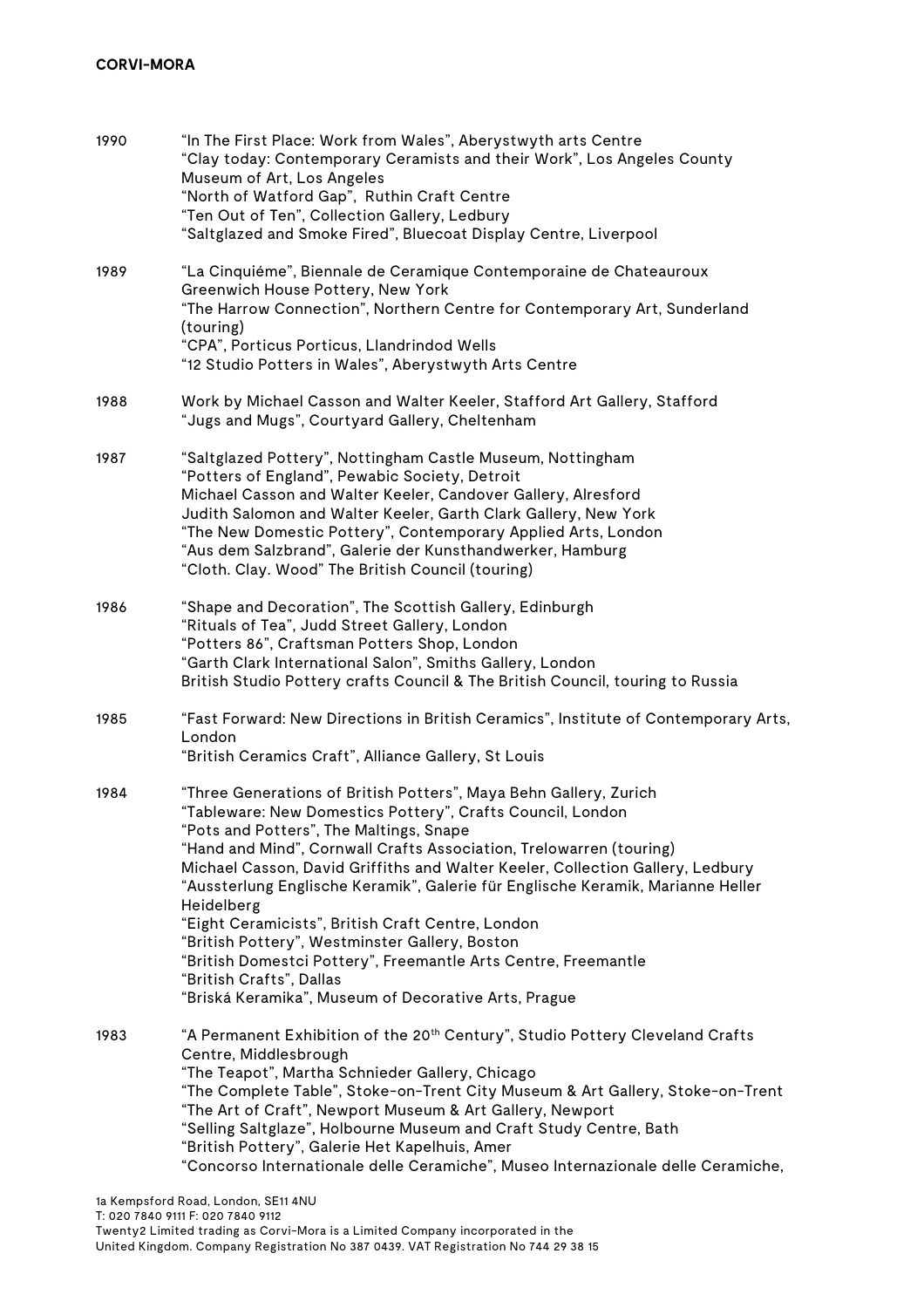|      | Faenza                                                                                                                                                   |
|------|----------------------------------------------------------------------------------------------------------------------------------------------------------|
|      | "55 Pots", Orchard Gallery, Londonderry                                                                                                                  |
| 1982 | "The Maker's Eye", Crafts Council, London<br>Walter Keeler, Jim Malone and Paul Caton, Collection Gallery, Ledbury                                       |
| 1981 | "Teapots, Past and Present", Dan Klein, London<br>"Eight Potters", Gallery on the Cam, Cambridge<br>"Pots for Plants and Flowers", Design Centre, London |
| 1980 | "Saltglaze and Raku", British Craft Centre, London                                                                                                       |
| 1978 | "10 Potters", National Eisteddfod of Wales", Cardiff<br>"Craftsman Potters Exhibition", Wolverhampton Art Gallery, Wolverhampton                         |
| 1977 | "Domestic Pottery", Crafts Advisory Committee, London                                                                                                    |
| 1976 | Casson Gallery, London<br>"Pots for Plants", Design Centre, London<br>"Craftsmen Of Quality", Crafts Advisory Committee                                  |
| 1973 | "The Craftsman's Art", Victoria & Albert Museum, London                                                                                                  |

### **Collections**

American Craft Museum, New York Aberdeen Art Gallery, Aberdeen Birmingham City Art Gallery and Museum, Birmingham Bolton Museum and Art Gallery, Bolton Bristol Museum and Art Gallery, Bristol Carmarthen County Museum, Wales Cheltenham Art Gallery and Museum, Cheltenham Cleveland Arts Centre, Middlesbrough Crafts Council, London Derby City Museums and Art Gallery, Derby Fitzwilliam Museum, Cambridge Holden Gallery, Manchester Kelvingrove Museum and Art Gallery, Glasgow Leeds City Art Gallery and Museum, Leeds Leicestershire Museum and Art Gallery, Leicester Liverpool Museum & Art Gallery, Liverpool Los Angeles County Museum of Art, Los Angeles Manchester City Art Gallery, Manchester Musée Ariana, Geneva Musej Grad, Bristica, Slovenia Museum of Modern Art, Tokyo National Museum of Art, Tokyo National Museum of Sweden, Stockholm National Museum and Gallery of Wales, Cardiff Newport Museum and Art Gallery, Newport Northampton Central Museum and Art Gallery, Northampton Norwich Castle Museum, Norwich Nottingham Castle Museum, Nottingham Paisley Museum and Art Gallery, Paisley Peterborough City Museum and Art Gallery, Portsmouth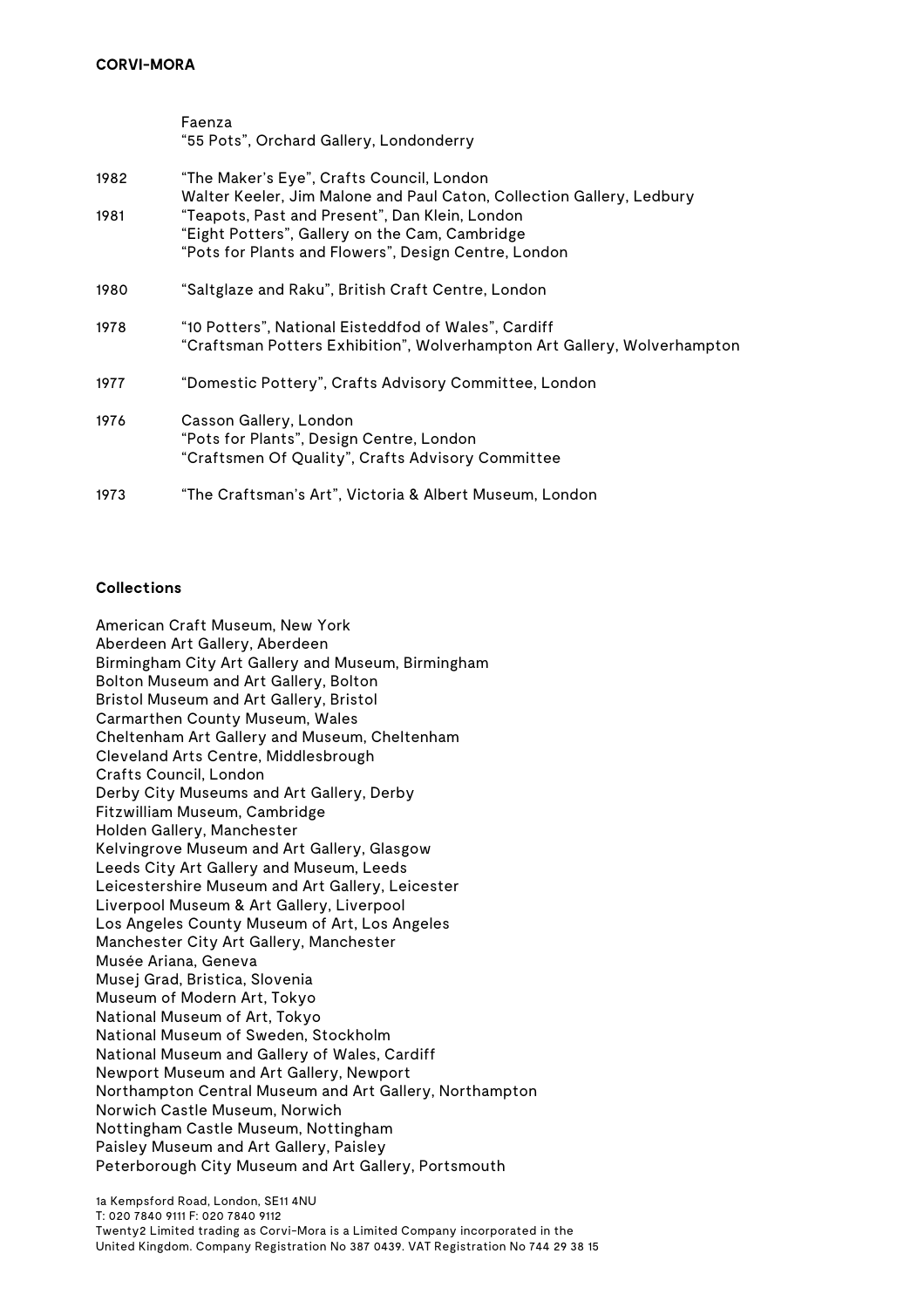Princessehof Keramiekmuseum, Leewarden Royston and District Museum, Royston Somersey County Museum, Taunton The Potteries Museum and Art Gallery, Stoke-on-Trent Swindon Museum and Art Gallery, Swindon Towneley Hall Art Gallery and Museums, Burnley Ulster Museum, Belfast University of Wales, Aberystwyth University of Derby, Derby Victoria & Albert Museum, London Yorkshire Museum, York

### **Publications**

| 2009 | Emmanuel Cooper, "Contemporary Ceramics", Thames & Hudson<br>David Whiting, "Modern British Potters & their studios", A&C Black Visual Arts                                                                            |
|------|------------------------------------------------------------------------------------------------------------------------------------------------------------------------------------------------------------------------|
| 2008 | Alistair Hawtin, "A Guide to Collecting Studio Pottery", A&C Black Visual Arts                                                                                                                                         |
| 2007 | Jeffrey Jones, "Studio Pottery in Britain 1900-2005", A&C Black Visual Arts                                                                                                                                            |
| 2005 | Steve Woodhead, "The Teapot Book", A&C Black Visual Arts                                                                                                                                                               |
| 2004 | Emmanuel Cooper & Amanda Fielding, "Walter Keeler", Gallery Ruthin Craft Centre                                                                                                                                        |
| 2002 | Paul Rice, "British Studio Ceramics", The Crowood Press<br>Phil Rogers, "Salt Glazing", A&C Black Visual Arts                                                                                                          |
| 2001 | Rosemary Cochrane, "Salt-Glaze Ceramic", The Crowood Press                                                                                                                                                             |
| 2000 | Jo Lauria, "Color and Fire: Defining Moments in Studio Ceramics, 1959-2000",<br>Rizzoli                                                                                                                                |
| 1999 | Edmund De Waal, "Ceramics, Design Sourcebook", New Holland Publishers<br>Annabel Freyberg, "Ceramics for the Home", Laurence King Publishing<br>Emmanuel Cooper, "Ten Thousand Years of pottery", British Museum Press |
| 1992 | Janet Mansfield, "Salt-Glaze Ceramics: An International Perspective", A&C Black<br><b>Visual Arts</b>                                                                                                                  |
| 1990 | Oliver Watson, "British Studio Pottery: The Victoria & Albert Museum Collection",<br>Phaidon/Christies<br>Richard Zakin, "Ceramics: Mastering The Craft", A&C Black Visual Arts                                        |
| 1989 | Tanya Harrod, "Innovation and Function: Walter Keeler, in the Harrow Connection",<br>Northern Centre for Contemporary Art                                                                                              |
| 1988 | Peter Dormer, "The New Ceramics: Trends and Traditions", Thames and Hudson                                                                                                                                             |
| 1984 | Robin Hopper, "Functional Pottery", Chilton Books                                                                                                                                                                      |
| 1983 | Peter Lane, 'Studio Ceramics", Collins                                                                                                                                                                                 |
| 1981 | Emmanuel Cooper, "A History of World Pottery", BT Batsford                                                                                                                                                             |